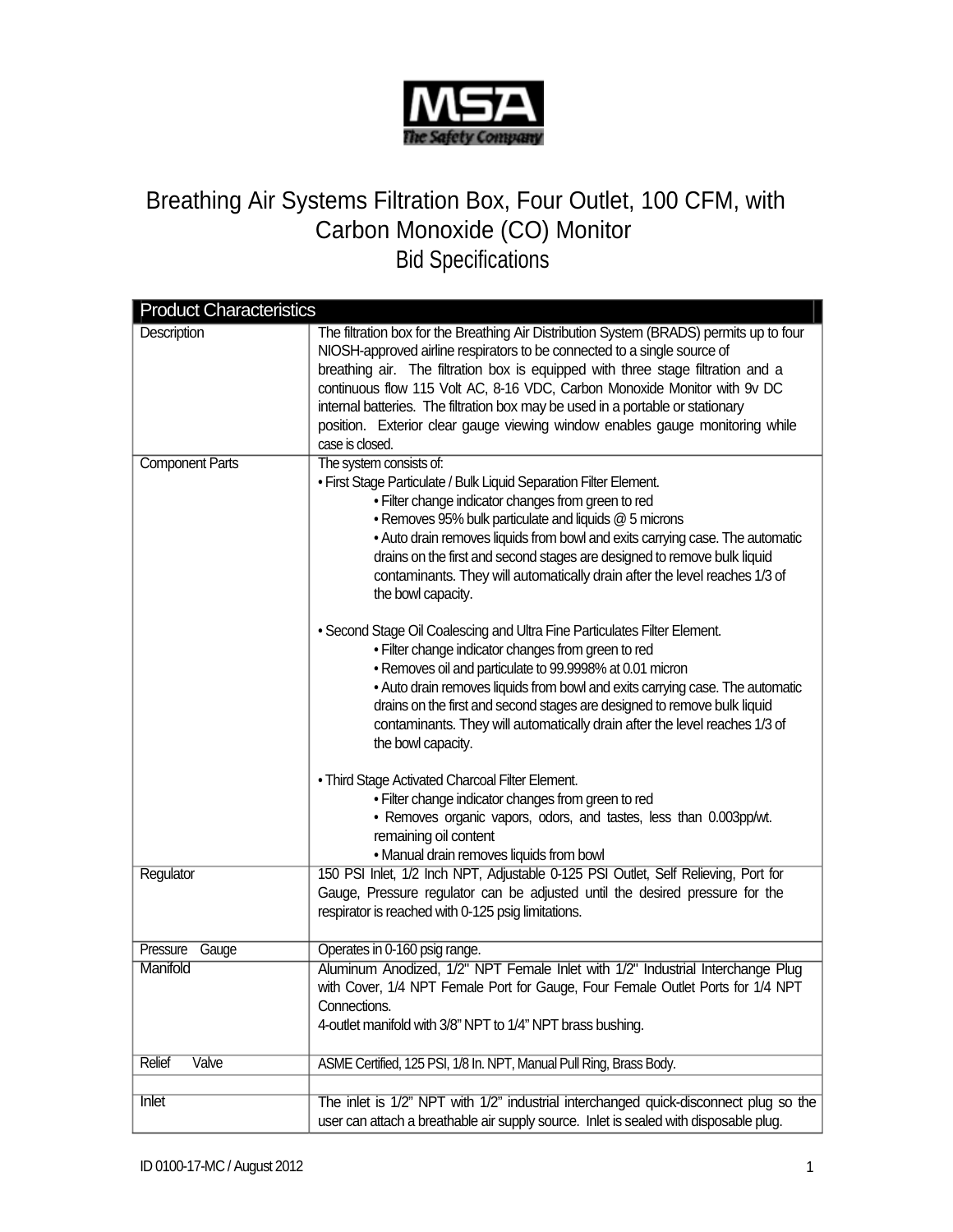| <b>Outlet Fittings</b> | There are four outlet fittings. Units can be ordered with MSA Union Adapters, P/N<br>69542, (Male 3/4" -16 UNF going into a 1/4" NPT female manifold thread), to<br>connect directly to MSA NIOSH-approved breathing hose or quick disconnects and<br>hose. The union adapters can be removed and replaced with any suitable fitting with a<br>1/4" NPT male thread. The 4 outlet manifold has 1/4" NPT outlets. However, the union<br>adapter is necessary to connect to breathing hose. |
|------------------------|-------------------------------------------------------------------------------------------------------------------------------------------------------------------------------------------------------------------------------------------------------------------------------------------------------------------------------------------------------------------------------------------------------------------------------------------------------------------------------------------|
| <b>Sockets</b>         | Units can be ordered with aluminum Snap-Tite quick-disconnect sockets, steel<br>Foster quick-disconnect sockets, and brass Hansen quick-disconnect sockets. (See<br>parts list).                                                                                                                                                                                                                                                                                                          |
| <b>CO</b> Monitor      | Mounted inside the Cover. Adjustable Flow Meter 0-500 cc/minute to control Sample<br>Flow to Monitor. The Carbon Monoxide Monitor continuously indicates the CO in the<br>breathing air flowing to the respirators. The monitor operates on 115 VAC and has two 9<br>VDC batteries that provide a required bias voltage to the CO sensor and power the<br>monitor in the event of an AC power failure.                                                                                    |

| Specifications         |                                  |
|------------------------|----------------------------------|
| Maximum Inlet Pressure | 150 psig                         |
| <b>Maximum Outlet</b>  | 125 psig                         |
| Pressure               |                                  |
| Relief Valve Pressure  | 125 psig                         |
| <b>Monitor Power</b>   | 8-16 VDC or 110-120 VAC 50/60 Hz |

| <b>Physical Characteristics</b> |                                                                                                                                                                                                                                                                                                                                                                                                                                                                                                                                                                                 |
|---------------------------------|---------------------------------------------------------------------------------------------------------------------------------------------------------------------------------------------------------------------------------------------------------------------------------------------------------------------------------------------------------------------------------------------------------------------------------------------------------------------------------------------------------------------------------------------------------------------------------|
| <b>Size</b>                     | 23.5 x 16.75 x 8.5 (inches)                                                                                                                                                                                                                                                                                                                                                                                                                                                                                                                                                     |
| Weight                          | 26.4 pounds                                                                                                                                                                                                                                                                                                                                                                                                                                                                                                                                                                     |
| Case                            | Protective carrying case is constructed of durable corrosion resistant materials with<br>pressure equalization valve so the case can be opened after exposure to a change<br>of atmospheric conditions. Case: Pelican, Green Color (Pantone 355C), Poly Blend<br>Plastic, Pressure Equalization Valve, Serial Number Label for Unit Warranty, with<br>Window to read Pressure Gage. Labels identifying User Items. Operation Label:<br>Inside Cover -. Serial No. Label: Inside Cover<br>Exterior clear gauge viewing window enabling gauge monitoring while case is<br>closed. |
| Packaging                       | Carton must be single wall C flute corrugated, with an ECT Value of 32 or Greater<br>with identifying part number on package.                                                                                                                                                                                                                                                                                                                                                                                                                                                   |
| Cushioning                      | "Sealed foam" as required to protect product.                                                                                                                                                                                                                                                                                                                                                                                                                                                                                                                                   |
| <b>Instruction Manual</b>       | Located inside the case. Manual instructions are in English, French and Spanish.                                                                                                                                                                                                                                                                                                                                                                                                                                                                                                |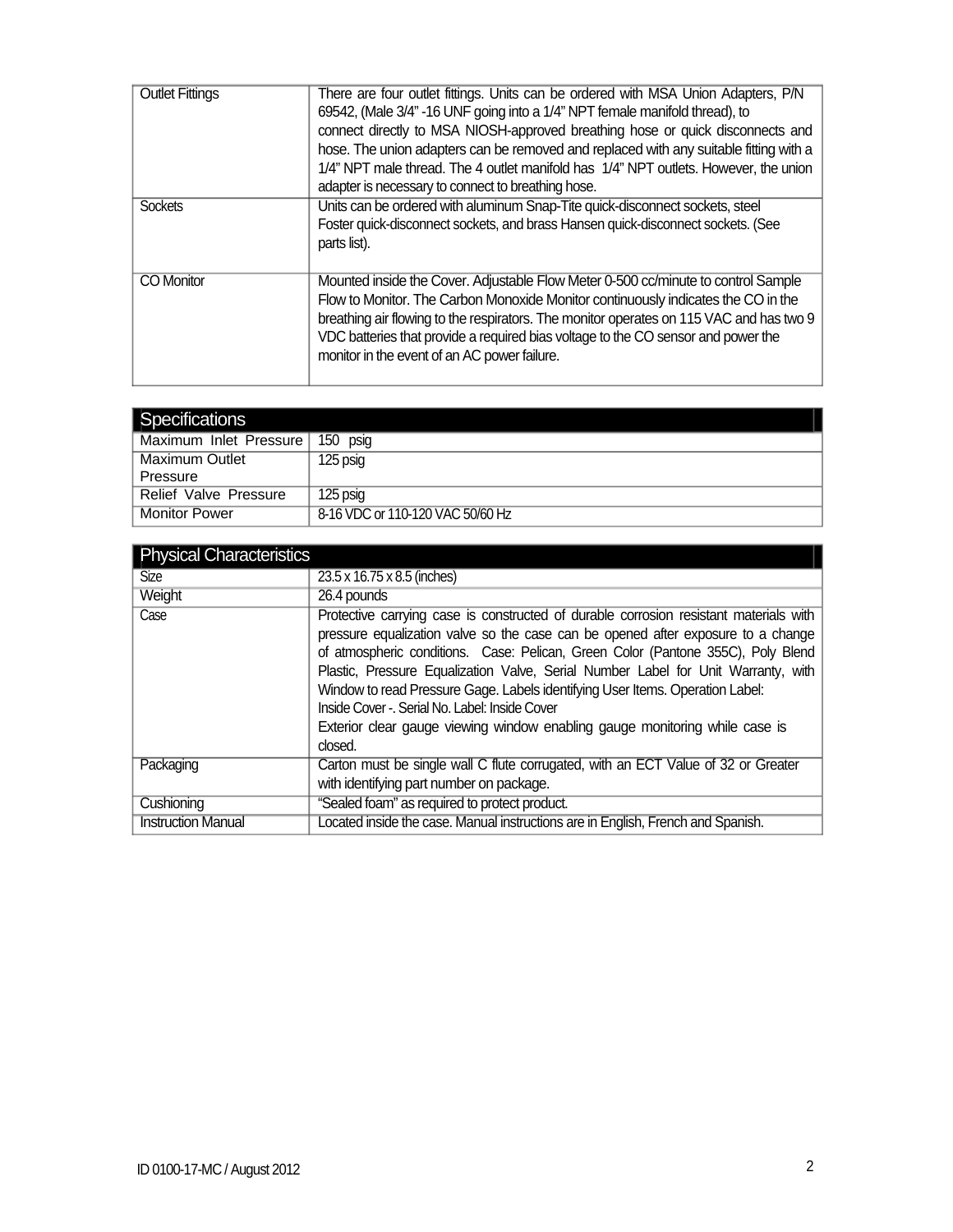Breathing Air Systems Filtration Box, Four Outlet, 100 CFM, Carbon Monoxide (CO) Monitor Description (see diagram below)

- 1. Remote alarm jack 11. Dust covers
- 
- 
- 4. Red high CO indicator 14. Third stage filter assembly
- 5. Clear normal CO 15. CO flow sample
- 6. Normal operation indicator 16. Pressure regulator
- 7. Inlet, 1/2" NPT female inlet with 1/2" industrial 17. CO monitor interchange plug with cover 18. 115 VAC connection
- 
- 
- 
- 
- 2. Jack cover **12.** First stage filter assembly
- 3. CO audible alarm 13. Second stage filter assembly
	-
	-
	-
	-
	-
- 19. Filter change indicators on filters (not 8. Outlet pressure gauge 19. Filter chang<br>
9. 125 psi relief valve illustrated)
- 10. Outlet connections 20. Clear gage view window on case (not illustrated)